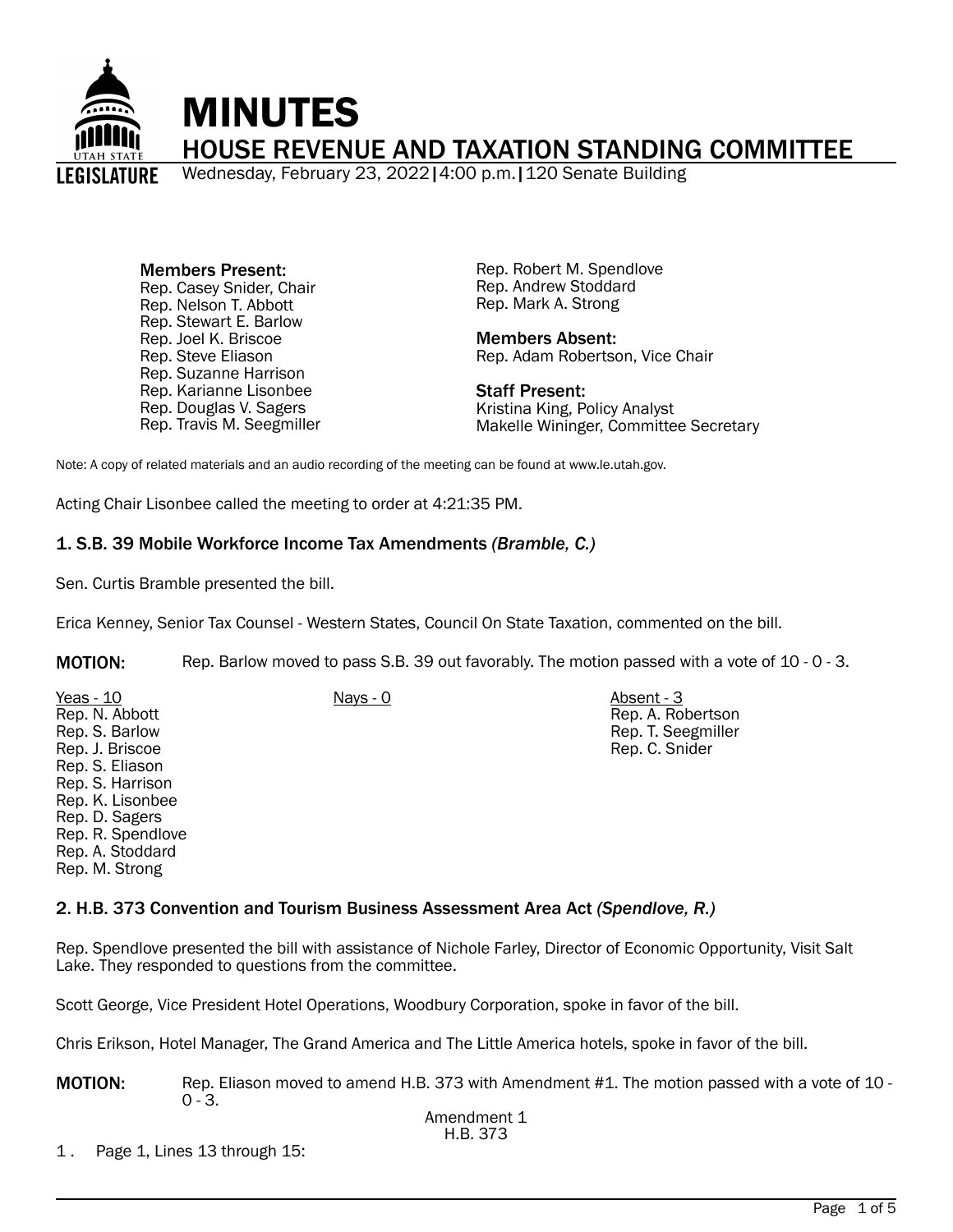# HOUSE REVENUE AND TAXATION STANDING COMMITTEE FEBRUARY 23, 2022

Rep. A. Robertson Rep. C. Snider Rep. A. Stoddard

Rep. A. Robertson Rep. C. Snider Rep. A. Stoddard

13 • defines terms;<br>14 • allows the legis allows the legislative body of  $\{a$  county of the first class  $\}$  certain counties to designate a convention

15 and tourism business assessment area to levy an assessment on certain lodging

2. Page 3, Lines 70 through 72:<br>70 (7) "Municipality" means a c

 $(7)$  "Municipality" means a city, town, or metro township.

 $\frac{(8)$  "Owner" means the owner of a benefitted property, or the authorized agent or employee of the owner.<br>71  $\frac{1}{(8)}$  (9) "Oualified number of owners" means a number of owners of benefitted properties

- $71$   $\frac{1}{2}$   $\frac{1}{3}$   $\frac{1}{9}$  "Qualified number of owners" means a number of owners of benefitted properties  $72$  that represents 50% or more of the total assessment amount levied against all benefitted
- 72 that represents 50% or more of the total assessment amount levied against all benefitted
- 3 . Page 3, Lines 76 through 79:<br>76 40% of the total assessment a
- 40% of the total assessment amount shall be attributed to that owner.
- 77  $\{\frac{(9)}{(10)}\}$  (10) "Specified county" means a county of the first or second class.<br>78  $\{\frac{(40)}{(11)}\}$  Third party administrator" means a private nonprofit organiza
- $78$   $\frac{(140)}{(11)}$  "Third party administrator" means a private nonprofit organization, primarily 79 engaged in destination marketing and promotion, that enters into a contract with a specific

79 engaged in destination marketing and promotion, that enters into a contract with a specified

Yeas - 10 Nays - 0 Absent - 3 Rep. N. Abbott Rep. S. Barlow Rep. J. Briscoe Rep. S. Eliason Rep. S. Harrison Rep. K. Lisonbee Rep. D. Sagers Rep. T. Seegmiller Rep. R. Spendlove Rep. M. Strong

MOTION: Rep. Eliason moved to pass H.B. 373 out favorably. The motion passed with a vote of 10 - 0 - 3.

Yeas - 10 Nays - 0 Nays - 0 Absent - 3 Rep. N. Abbott Rep. S. Barlow Rep. J. Briscoe Rep. S. Eliason Rep. S. Harrison Rep. K. Lisonbee Rep. D. Sagers Rep. T. Seegmiller Rep. R. Spendlove Rep. M. Strong

3. H.B. 444 Income Tax Revisions *(Spendlove, R.)*

Rep. Spendlove presented the bill with a handout and the assistance of Ginger Chinn, Vice President of Public Policy, Salt Lake Chamber.

[HB444 Income Tax Revisions](https://le.utah.gov/interim/2022/pdf/00001927.pdf)

Susan Speirs, Chief Executive Officer, Utah Association of Certified Public Accountants, spoke in favor of the bill.

MOTION: Rep. Sagers moved to pass H.B. 444 out favorably. The motion passed with a vote of 10 - 0 - 3.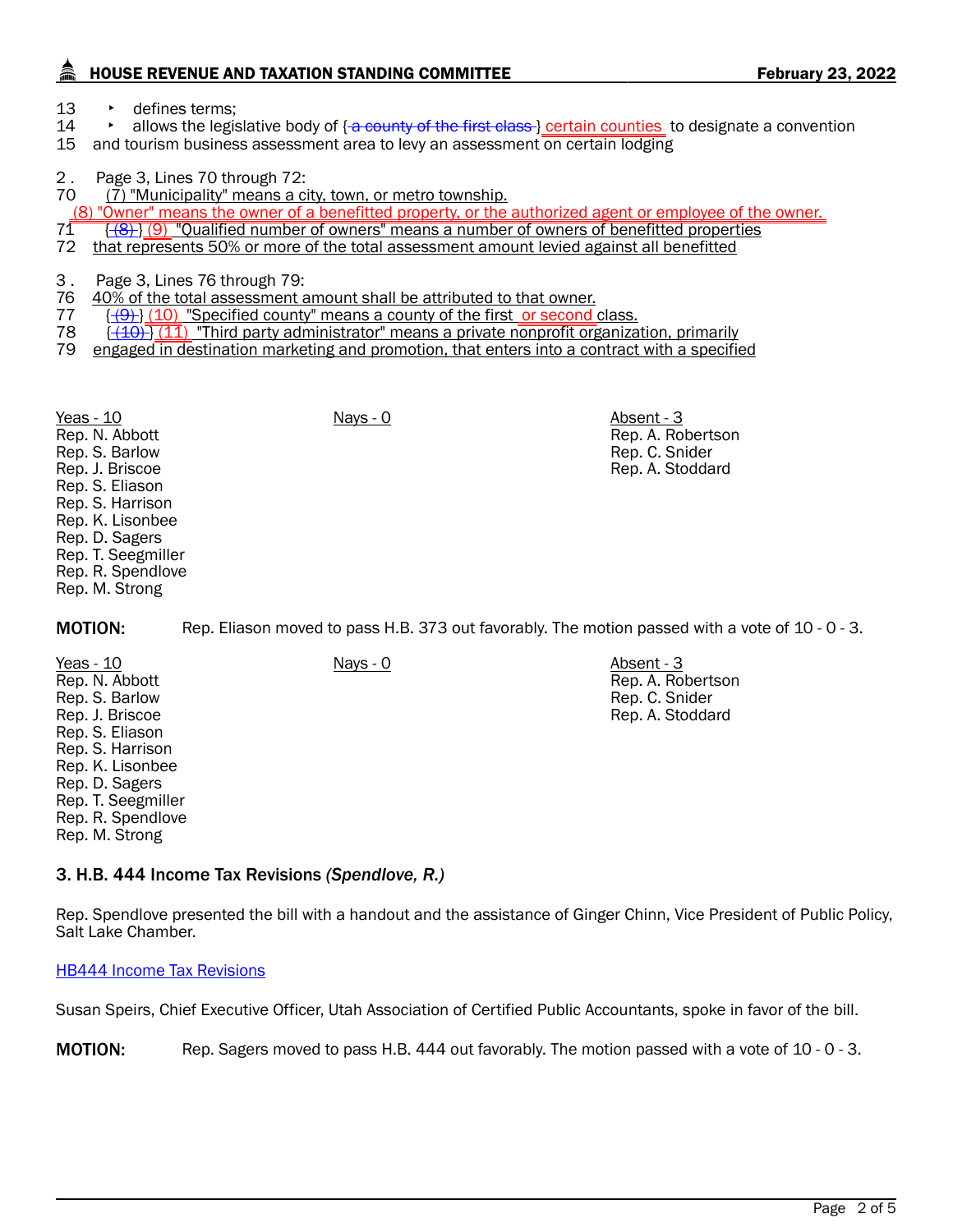Yeas - 10 Nays - 0 Absent - 3 Rep. N. Abbott Rep. S. Barlow Rep. J. Briscoe Rep. S. Harrison Rep. K. Lisonbee Rep. D. Sagers Rep. T. Seegmiller Rep. R. Spendlove Rep. A. Stoddard Rep. M. Strong

Rep. S. Eliason Rep. A. Robertson Rep. C. Snider

## 4. H.B. 311 Alternative Fuel Heavy Equipment Tax Credit *(Ballard, M.G.)*

Rep. Melissa Ballard presented the bill with assistance of Jill Flygare, Chief Operating Officer, Utah Inland Port Authority, and Brian Somers, President, Utah Mining Association. They responded to questions from the committee.

Rep. Snider resumed the chair.

Bryce Bird, Director, Division of Air Quality, spoke in favor of the bill.

| <b>MOTION:</b> | Rep. Seegmiller moved to replace 1st Substitute H.B. 311 with H.B. 311. The motion passed with a |
|----------------|--------------------------------------------------------------------------------------------------|
|                | vote of 10 - 0 - 3.                                                                              |

| Yeas - $10$        | <u>Nays - 0</u> | Absent - 3        |
|--------------------|-----------------|-------------------|
| Rep. N. Abbott     |                 | Rep. K. Lisonbee  |
| Rep. S. Barlow     |                 | Rep. A. Robertson |
| Rep. J. Briscoe    |                 | Rep. R. Spendlove |
| Rep. S. Eliason    |                 |                   |
| Rep. S. Harrison   |                 |                   |
| Rep. D. Sagers     |                 |                   |
| Rep. T. Seegmiller |                 |                   |
| Rep. C. Snider     |                 |                   |
| Rep. A. Stoddard   |                 |                   |
| Rep. M. Strong     |                 |                   |

MOTION: Rep. Seegmiller moved to pass H.B. 311 out favorably. The motion passed with a vote of 6 - 4 - 3.

Yeas - 6 Nays - 4 Absent - 3 Rep. S. Barlow Rep. J. Briscoe Rep. S. Eliason Rep. S. Harrison Rep. T. Seegmiller Rep. A. Stoddard

Rep. N. Abbott Rep. D. Sagers Rep. C. Snider Rep. M. Strong

Rep. K. Lisonbee Rep. A. Robertson Rep. R. Spendlove

### 5. S.B. 49 State Film Production Incentives Amendments *(Winterton, R.)*

Sen. Ronald Winterton presented the bill with assistance of two documents and Bruce Adams, Commissioner, San Jaun County.

[SB49 Rural Utah Film Coalition](https://le.utah.gov/interim/2022/pdf/00001926.pdf)

[SB49 Rural Utah Needs Kevin Costner's Movies - Deseret News](https://le.utah.gov/interim/2022/pdf/00001925.pdf)

Lisa Shepherd, member of the public, spoke in favor of the bill.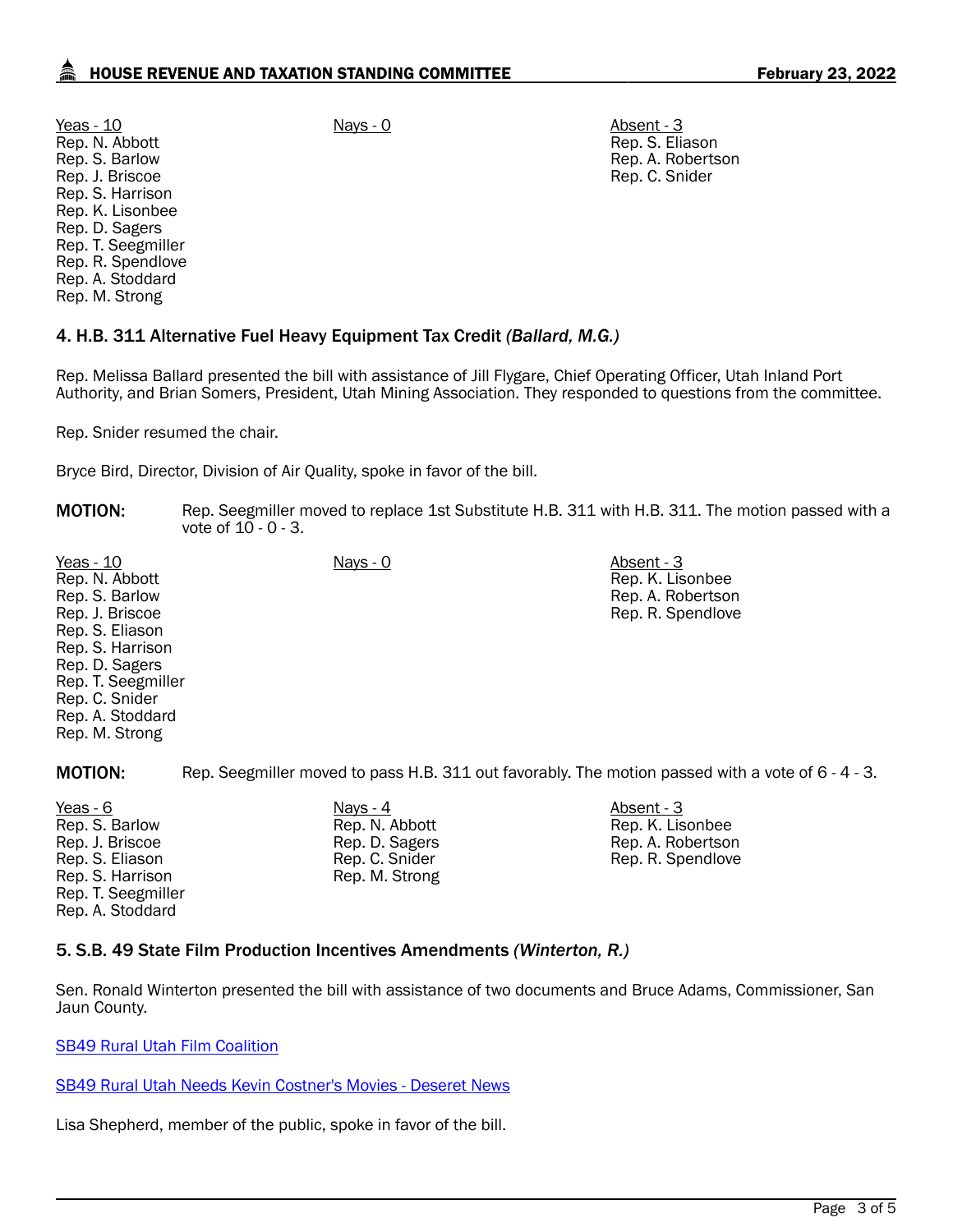Roger "Chip" Marce, member of the public, spoke against the bill.

Shalyse Lopez, member of the public, spoke in favor of the bill.

Megan Danner, member of the public, spoke in favor of the bill.

Andy Gant, Commissioner, Kane County, spoke in favor of the bill and responded to a question from the committee.

**MOTION:** Rep. Eliason moved to pass S.B. 49 out favorably with further discussion from the committee.

Jeff Johnson, President, Motion Picture Association of Utah, responded to questions from the committee.

Rep. Eliason's motion to pass S.B. 49 out favorably passed with a vote of 8 - 1 - 4.

| Yeas - 8         | Nays - 1       | Absent - 4         |
|------------------|----------------|--------------------|
| Rep. N. Abbott   | Rep. M. Strong | Rep. K. Lisonbee   |
| Rep. S. Barlow   |                | Rep. A. Robertson  |
| Rep. J. Briscoe  |                | Rep. T. Seegmiller |
| Rep. S. Eliason  |                | Rep. R. Spendlove  |
| Rep. S. Harrison |                |                    |
| Rep. D. Sagers   |                |                    |
| Rep. C. Snider   |                |                    |
| Rep. A. Stoddard |                |                    |

**MOTION:** Rep. Sagers moved to approve the minutes for February 22, 2022. The motion passed with a vote of 8 - 0 - 5.

> Rep. S. Eliason Rep. K. Lisonbee Rep. A. Robertson Rep. T. Seegmiller Rep. R. Spendlove

Yeas - 8 Nays - 0 Absent - 5 Rep. N. Abbott Rep. S. Barlow Rep. J. Briscoe Rep. S. Harrison Rep. D. Sagers Rep. C. Snider Rep. A. Stoddard Rep. M. Strong

### 6. S.B. 174 Pollution Control Equipment Tax Amendments *(Vickers, E.)*

Sen. Evan Vickers presented the bill with the assistance of Steve Young, Tax Attorney. They responded to questions from the committee.

MOTION: Rep. Strong moved to pass S.B. 174 out favorably. The motion passed with a vote of 7 - 1 - 5.

| Yeas - 7         | Nays - 1        | Absent - 5         |
|------------------|-----------------|--------------------|
| Rep. N. Abbott   | Rep. J. Briscoe | Rep. S. Eliason    |
| Rep. S. Barlow   |                 | Rep. K. Lisonbee   |
| Rep. S. Harrison |                 | Rep. A. Robertson  |
| Rep. D. Sagers   |                 | Rep. T. Seegmiller |
| Rep. C. Snider   |                 | Rep. R. Spendlove  |
| Rep. A. Stoddard |                 |                    |
| Rep. M. Strong   |                 |                    |

### 7. H.B. 401 Property Tax Relief Amendments *(Waldrip, S.)*

Rep. Steve Waldrip presented the bill and responded to questions from the committee.